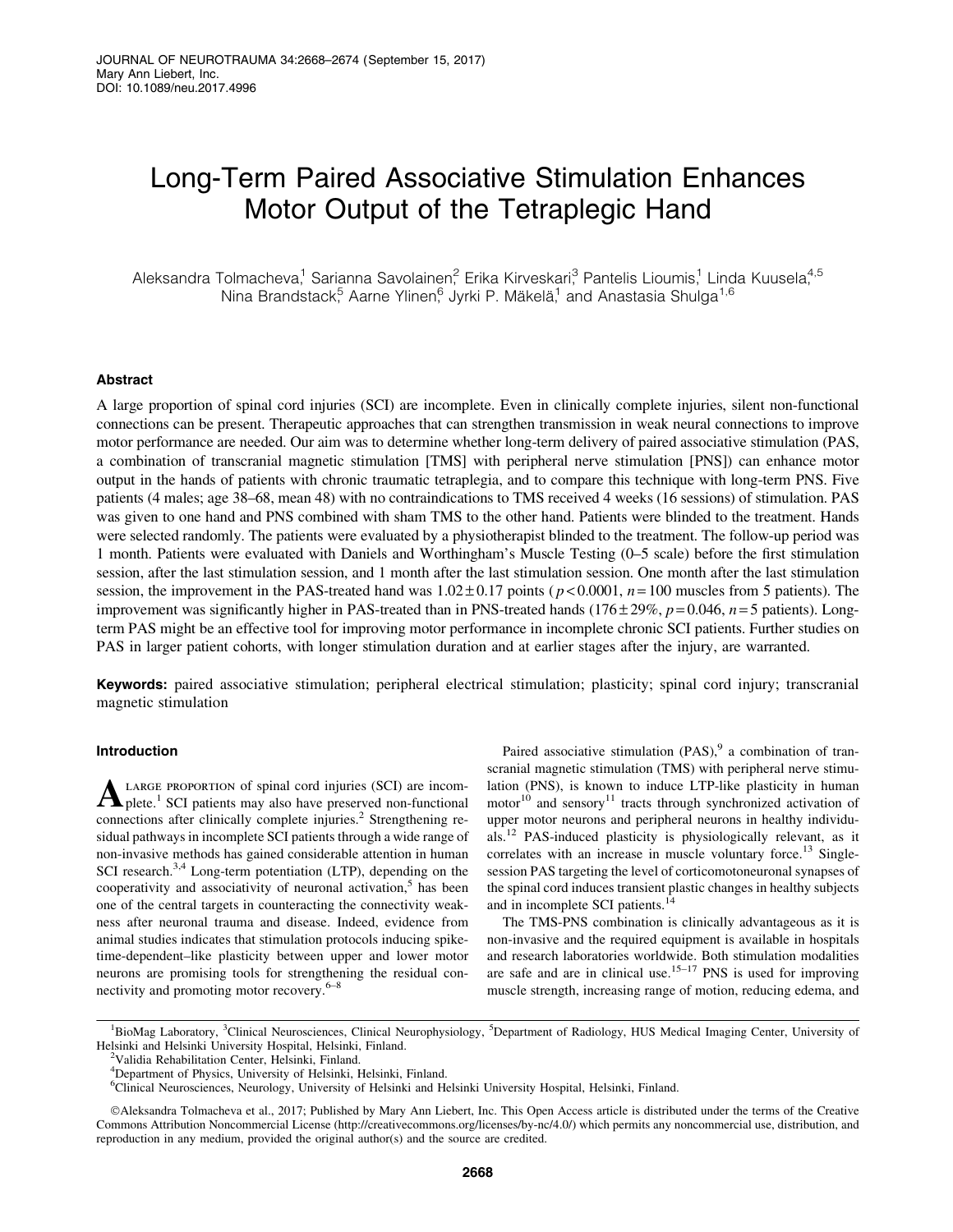# PAS AS A NOVEL TOOL FOR SCI REHABILITATION 2669

decreasing atrophy and pain.<sup>18</sup> Various peripheral electrical stimulation techniques, such as transcutaneous electrical nerve stimulation (TENS), neuromuscular electrical stimulation (NMES), and functional electrical stimulation (FES) are widely used and are under intense investigation.<sup>18</sup> Nevertheless, for SCI patients, only TENS has been identified as an effective treatment for reducing pain, with moderate strength of evidence.<sup>19</sup> Little information is available on the therapeutic potential of PNS combined with TMS when applied over a long period of time. Thus far, only two reports describe the effects of long-term PAS in neurological patients.<sup>20,21</sup>

A combination of different types of stimulation is increasingly used in animal and human research. It is essential to determine any possible clinically relevant advantages of paired versus unpaired stimulation.<sup>22</sup> To our knowledge, no reports have compared longterm PAS with peripheral stimulation only.

The therapeutic potential of long-term PAS for SCI patients is unexplored. We have recently applied a PAS protocol with novel settings<sup>23</sup> in a long-term way to two incomplete SCI patients,<sup>20</sup> providing the first demonstration of the therapeutic potential of long-term PAS for this patient group.

Here we confirm these pilot results in a systematic study, and for the first time compare long-term PAS with long-term PNS.

# Methods

## **Patients**

The protocol (Fig. 1) was approved by the Ethics Committee of Medicine of the Helsinki University Hospital. All patients provided informed written consent. Five patients (4 males; age 38–68, mean 48; Table 1) with incomplete chronic traumatic tetraplegia participated in the study. All patients fully adhered to the protocol. The individual conventional rehabilitation (Table 1) of all patients was continued in parallel with the study. The patients were asked to keep all exercises affecting the hands as symmetric as possible during the stimulation and follow-up periods. As part of conventional rehabilitation, Patient 5 received local peripheral stimulation to the wrists; this stimulation was on hold from 1 month before the study to the end of the follow-up period. The other patients did not

#### Experimental setup

Each patient received 16 sessions of stimulation during 4 weeks: 5 times per week during the first 2 weeks and 3 times per week thereafter (Fig. 1), corresponding to the protocol that we used for our pilot patients.<sup>20</sup> We hypothesized that the effect of PAS might be shorter at the beginning of the stimulation series than at its end, when the connections between upper and lower motor neurons have gained strength. Patient 5 went through an additional 3 sessions (5 weeks of stimulation); the longer period was considered useful because of the low baseline motor score and advanced age. We delivered PAS to one hand and sham TMS combined with real PNS to the other hand. The stimulated hand was selected randomly (Table 2). The stimulation order (PAS or PNS hand first) was changed at every session.

#### Evaluation of the patients

The patients, the physiotherapist evaluating motor and spasticity scores, and the clinical neurophysiologist evaluating F-responses were blinded to the treatment. Sensory scores were evaluated by an unblinded physician.

#### Motor scores

An experienced physiotherapist performed manual motor test $ing<sup>24</sup>$  (Supplementary Table 1; see online supplementary material at http://www.liebertpub.com) of each muscle with other muscles manually immobilized. The first evaluation was done before, the second immediately after, and the third 1 month after the 4-week intervention (Fig. 1). We calculated the differences between the first and second evaluation (change during 4-week stimulation), the second and third evaluation (change during the follow-up period),



FIG. 1. Time line of the experiment and the summary of the stimulation protocol. MEP, motor-evoked potential; PAS, paired associative stimulation; PNS, peripheral nerve stimulation; SO, stimulator output; TMS, transcranial magnetic stimulation.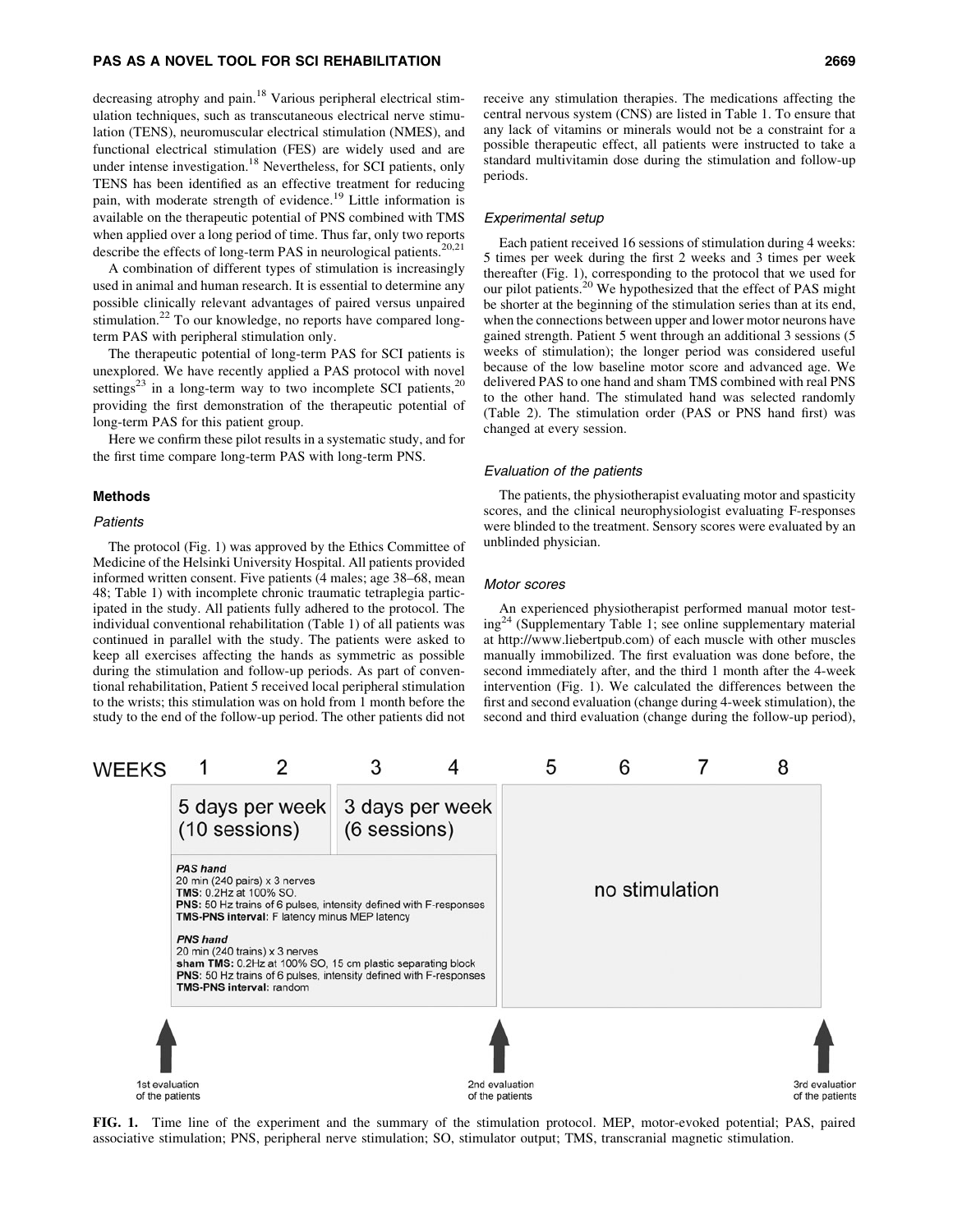|   | Patient Gender | age | Neuro-<br>logical<br>level | AIS           | Time since<br><i>injury</i> (years<br>and months) | Height<br>(cm) | Conventional rehabilitation<br>( <i>times per week</i> )                                                                   | <b>Medication affecting CNS</b>                                                                                                                      |
|---|----------------|-----|----------------------------|---------------|---------------------------------------------------|----------------|----------------------------------------------------------------------------------------------------------------------------|------------------------------------------------------------------------------------------------------------------------------------------------------|
| 1 | Male           | 38  | C7                         | B             | 4y, 3m                                            | 180            | Physiotherapy $(1 h \times 2)$ ,<br>occupational therapy $(1 h \times 2)$ ,<br>swimming pool $(1 h \times 2)$              | Baclofen $25 \text{ mg} \times 3$ ,<br>clonazepam $1 mg \times 3$<br>(on demand up to $10 \,\text{mg}$ per day)                                      |
| 2 | Male           | 38  | C7                         | D             | 5 y, 10 m                                         | 190            | Physiotherapy $(1 h \times 2)$ ,<br>occupational therapy $(1 h \times 1)$ ,<br>swimming pool $(1 h \times 1)$              | Baclofen $25 \text{ mg} \times 2$ ,<br>clonazepam $0.5 \text{ mg} \times 1$                                                                          |
| 3 | Male           | 42  | C <sub>4</sub>             | $\mathcal{C}$ | 6 y, 7 m                                          | 174            | Physiotherapy $(1-2 h \times 1)$                                                                                           | Pregabalin $75 \text{ mg} + 225 \text{ mg}$ ,<br>baclofen $25 \text{ mg} \times 2$ ,<br>tizanidine 6 mg $\times$ 2                                   |
| 4 | Male           | 53  | C <sub>3</sub>             | $\mathcal{C}$ | 3y, 11m                                           | 174            | Physiotherapy $(1 h \times 2)$ ,<br>occupational therapy $(1 h \times 2)$ ,<br>swimming pool $(1 h \times 1)$              | Mirtazapin $15 \text{ mg} \times 1$ ,<br>temazepam $5 \text{ mg} \times 1$ ,<br>clonazepam $1 mg \times 2$ ,<br>baclofen $20 \,\mathrm{mg} \times 3$ |
| 5 | Female         | 68  | C <sub>5</sub>             | C             | 1 <sub>y</sub>                                    | 164            | Physiotherapy $(1 h \times 1)$ ,<br>swimming pool $(1 h \times 1)$ ,<br>occupational therapy $(1 h \times 1)$<br>per month | Amitriptylline $25 \text{ mg} \times 1$ ,<br>gabapentin $300 \text{ mg} + 900 \text{ mg} +$<br>900 mg, clonazepam $1 \text{ mg} \times 1$            |

Table 1. Detailed Patient Information

AIS, American Spinal Injury Association Impairment Scale; CNS, central nervous system.

and the first and third evaluation (total change) for each muscle. The differences were averaged for the PAS and PNS hand of each patient, and the PAS-to-PNS ratio was counted from the averages (Supplementary Table 1).

The physiotherapist did not have access to the results of the previous evaluations. The muscles with a value of 5 before intervention (full strength) were not included in the analysis of the therapeutic effects. In addition, the muscles of the right thumb of Patient 3 were excluded from the analysis, because the thumb ligaments were injured before SCI. The full list of muscles evaluated in each patient is provided in Table 3.

# **Spasticity**

An experienced physiotherapist evaluated spasticity by a modified Asworth Scale from elbow (extensors, flexors), wrist (extensors, flexors), hip (flexors, extensors, adductors), knee (flexors, extensors), and ankle (plantar flexors) joints.

Motor evoked potentials (MEPs) were measured to the stimulation of each hemisphere, but the amplitudes and latencies could not be reliably evaluated due to background spasticity. In four patients, we analyzed the number of spasticity-related spikes from the electromyography (EMG) derived from MEP recordings. For each patient, 500-msec spontaneous EMG periods recorded immediately before the 15 TMS pulses, delivered with 3.3-sec intervals (altogether 7.5 sec) were analyzed: from abductor pollicis brevis (APB), abductor digiti minimi (ADM), and brachioradialis (BR). The number of motor unit potentials exceeding the baseline EMG was calculated manually from the recordings. We ensured that the baseline was equal in all recordings.

# Transcranial magnetic stimulation (TMS)

We administered TMS with an eXimia magnetic stimulator (Nexstim Ltd., Helsinki, Finland) with a figure-of-eight coil. The device incorporates a magnetic resonance imaging (MRI)-based navigation system. Optimal stimulation sites for APB, ADM, and BR were defined by mapping the primary motor cortex. Spasticityrelated EMG activity and movement artifacts resulting from the activation of off-target muscles with better-preserved innervation during mapping prevented an exact resting motor threshold (RMT) determination. Each patient was mapped at a wide range of stimulator output (SO) intensities; in muscles with an RMT over 100% SO we used muscle pre-activation, motor imagery, or both to elicit MEPs. High TMS intensities elicited MEPs from the muscles of interest more effectively, whereas at lower intensities, there were less movement artifacts. ''Hot spots'' were determined as sites where MEPs were most consistently elicited at a wide range of

Table 2. Stimulation Parameters and Characteristics of PAS- and PNS-treated Hands

| Patient        | Right- or<br>left-handed | <i>PAS</i><br>hand | Motor score of PAS hand<br>compared with PNS hand<br>at first evaluation | PNS intensity<br>for PAS hand<br>(mA: med, uln, rad) | PNS intensity<br>for PNS hand<br>(mA: med, uln, rad) | ISI for PAS hand,<br>(msec: med, uln, rad) |
|----------------|--------------------------|--------------------|--------------------------------------------------------------------------|------------------------------------------------------|------------------------------------------------------|--------------------------------------------|
| 1              | Right                    | Left               | Stronger by 39 points                                                    | 15, 15, 67                                           | 7.9.23                                               | 1, 3, 3                                    |
| 2              | Right                    | Left               | Weaker by 11 points                                                      | 4, 8, 18                                             | 16, 16, 21                                           | 5, 7, 6                                    |
| 3              | Left                     | Right              | Weaker by 44 points                                                      | 5, 8, 16                                             | 2, 7, 19                                             | $-8, -9, 2$                                |
| $\overline{4}$ | Right                    | Right              | Stronger by 6 points                                                     | 4, 26, 22                                            | 4, 16, 30                                            | $-6, -1, -2$                               |
| 5              | Right                    | Right              | Stronger by 9 points                                                     | 16, 16, 12                                           | 18, 18, 17                                           | $-1, 1, -1$                                |

ISI, interstimulus interval; med, median; PAS, paired associative stimulation; PNS, peripheral nerve stimulation; rad, radial; uln, ulnar.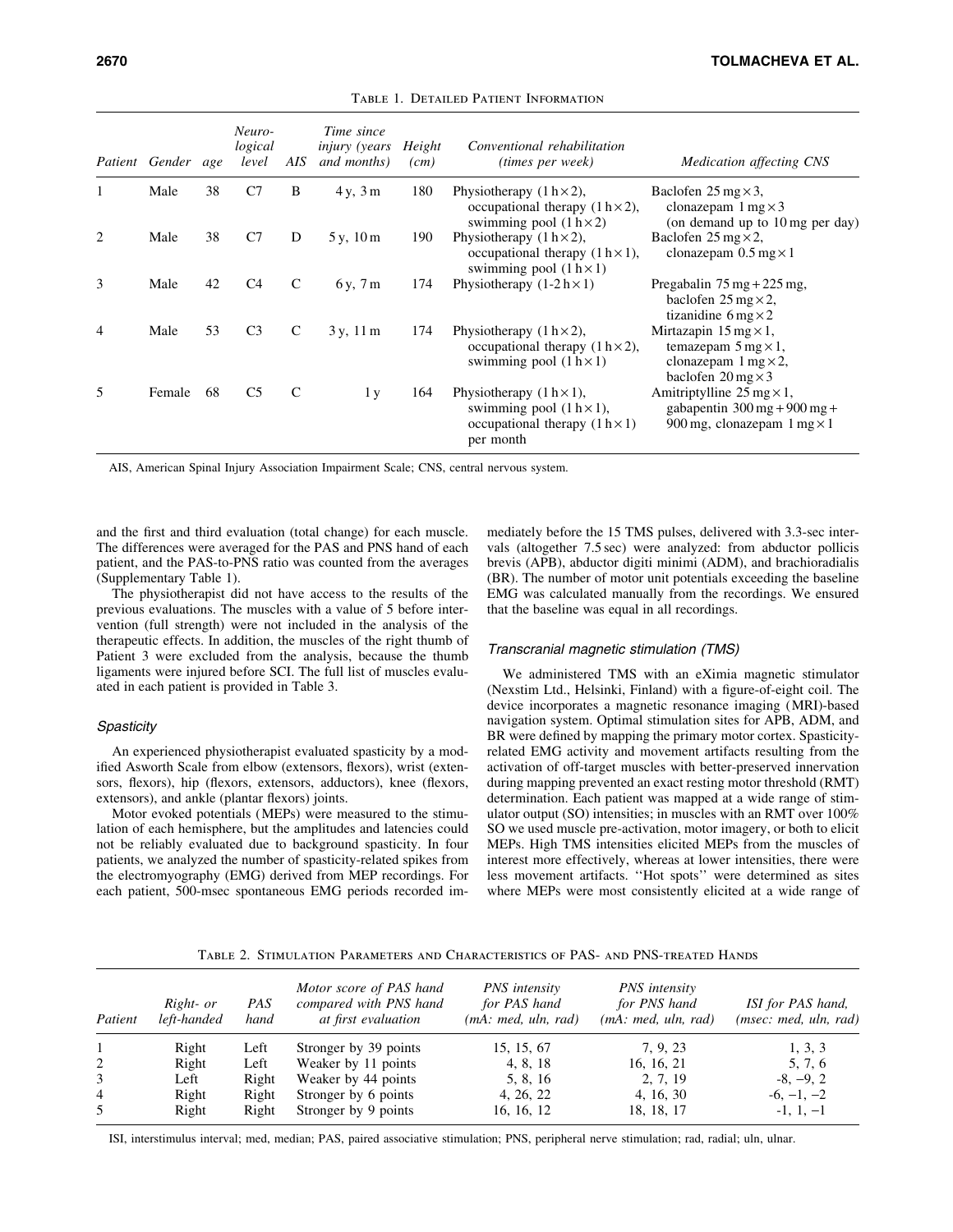# PAS AS A NOVEL TOOL FOR SCI REHABILITATION 2671

#### Table 3. List of Evaluated Muscles

## Upper limb

Pronator teres and quadratus Flexor carpi radialis Flexor digitorum superficialis Flexor digitorum profundus (fingers II-III) Flexor pollicis brevis Flexor pollicis longus Opponens pollicis Abductor pollicis brevis Adductor pollicis Dorsal interossei Abductor digiti minimi Palmar interossei Flexor digitorum profundus (fingers iv-v) Flexor carpi ulnaris Extensor digitorum Abductor pollicis longus Extensor pollicis longus Extensor pollicis brevis Extensor carpi radialis Extensor carpi ulnaris Brachioradialis Supinator and biceps brachii (supination) Triceps brachii Serratus anterior Upper trapezius and levator scapulae Anterior deltoideus and supraspinatus Middle deltoideus and supraspinatus Posterior deltoideus Infraspinatus and teres minor Biceps and brachialis Lower trapezius Middle trapezius and rhomboids Rhomboids

#### Neck and body

Neck extensors Neck flexors Sternocleidomastoideus Erector trunci Quadratus lumborum Rectus abdominis External and internal oblique

## Lower limb

Iliopsoas Gluteus maximus Gluteus medius Adductors (hip) External rotators (hip) Internal rotators (hip) Semitendinosus Biceps femoris Quadriceps femoris Gastrocnemius and soleus Tibialis anterior Tibialis posterior Peroneus longus and brevis Lumbricales and flexor hallucis brevis Flexor hallucis longus Flexor digitorum longus and brevis Extensor digitorum longus and brevis Extensor hallucis longus

## Peripheral nerve stimulation (PNS)

tient's head.

PNS was given with a Dantec Keypoint<sup>®</sup> electroneuromyography device (Natus Medical Inc., Pleasanton, CA) using surface electrodes (Neuroline 720; Ambu A/S, Ballerup, Denmark). We stimulated the median and ulnar nerves at the wrist, and radial nerve at the arm. For the photographs of the stimulation sites, please see the study by Shulga and colleagues.<sup>20</sup> In radial nerve stimulation, the electrodes were manually pressed against the tissues to decrease the distance between the electrodes and the nerve; adequate stimulation was verified by observing the activation of the muscles innervated by the stimulated nerve. Stimulation intensity was individually adjusted for each nerve of each patient, and set to the minimum value reliably evoking the F-responses measured with single 1-msec pulses (see below). This was done to reliably ensure the activation of the motor fibers<sup>23</sup> (Table 2). PNS was administered in 50-Hz trains consisting of 6 biphasic 1-msec square wave pulses (that is, each train consisted of o opphasic 1-msec square wave pulses (that is, each than consistent of one pulse every 20 msec during  $100$  msec).<sup>20</sup> In all patients, the stimulation elicited visible contractions of the muscles innervated by the stimulated nerves. All patients with well-preserved sensation (Patients 1–3 and 5) perceived PNS as unpleasant, especially during the first sessions. However, all patients quickly adapted to stimulation and tolerated it in subsequent sessions. Local skin anesthesia with  $EMLA<sup>23</sup>$  ointment prior to stimulation was offered to patients; none of them wanted the anesthesia. No patients experienced autonomic dysreflexia symptoms during the stimulation.

## F-response measurements

F-wave latencies, amplitudes, and persistence were determined from 10 F-responses recorded with the Dantec Keypoint<sup>®</sup> device (see above) using surface electrodes (Neuroline 720; Ambu A/S, Ballerup, Denmark). In stimulation we used 0.2-msec pulses at supramaximal intensity (i.e., increasing the intensity did not produce an additional increase in F-wave amplitude). The stimulating electrodes were placed as for PNS (see above). The recording electrodes were placed on APB for the median nerve, on ADM for the ulnar nerve, and on BR for the radial nerve. Thereafter, to individually select PNS intensity for each patient, we determined the minimal intensity eliciting detectable F-responses using single 1-msec pulses. During the measurements the temperature of the limb was >30°C.

#### PAS/PNS-only sessions

TMS and PNS were triggered by Presentation (Neurobehavioral Systems Inc., Albany, NY) software. PAS was given at 0.2 Hz. The interstimulus interval (ISI) between TMS and PNS was determined individually for each patient on the basis of F-response and MEP latencies as described previously.<sup>20,23,25</sup> We aimed at  $ISI = 0$  msec, that is, simultaneous arrival of TMS-evoked activation and the activation evoked by the first pulse of PNS train at the level of the corticospinal synapses of the cervical spinal cord. During PAS, we applied TMS at 100% SO, eliciting the highest possible amount of orthodromic volleys by a single TMS pulse.<sup>23</sup> High-intensity TMS pulses result in a high-frequency repetitive discharge of corticospinal neurons and this ensures multiple collisions of pre- and post-synaptic pulses at the spinal cord level.<sup>26</sup> For sham TMS, we used 100% SO to ensure a similar noise level. Each 20-min PAS or PNS-only session comprised 240 PAS pulses or 240 PNS-only trains. During both PAS and PNS sessions, the patients were instructed to concentrate on the movement produced by the muscles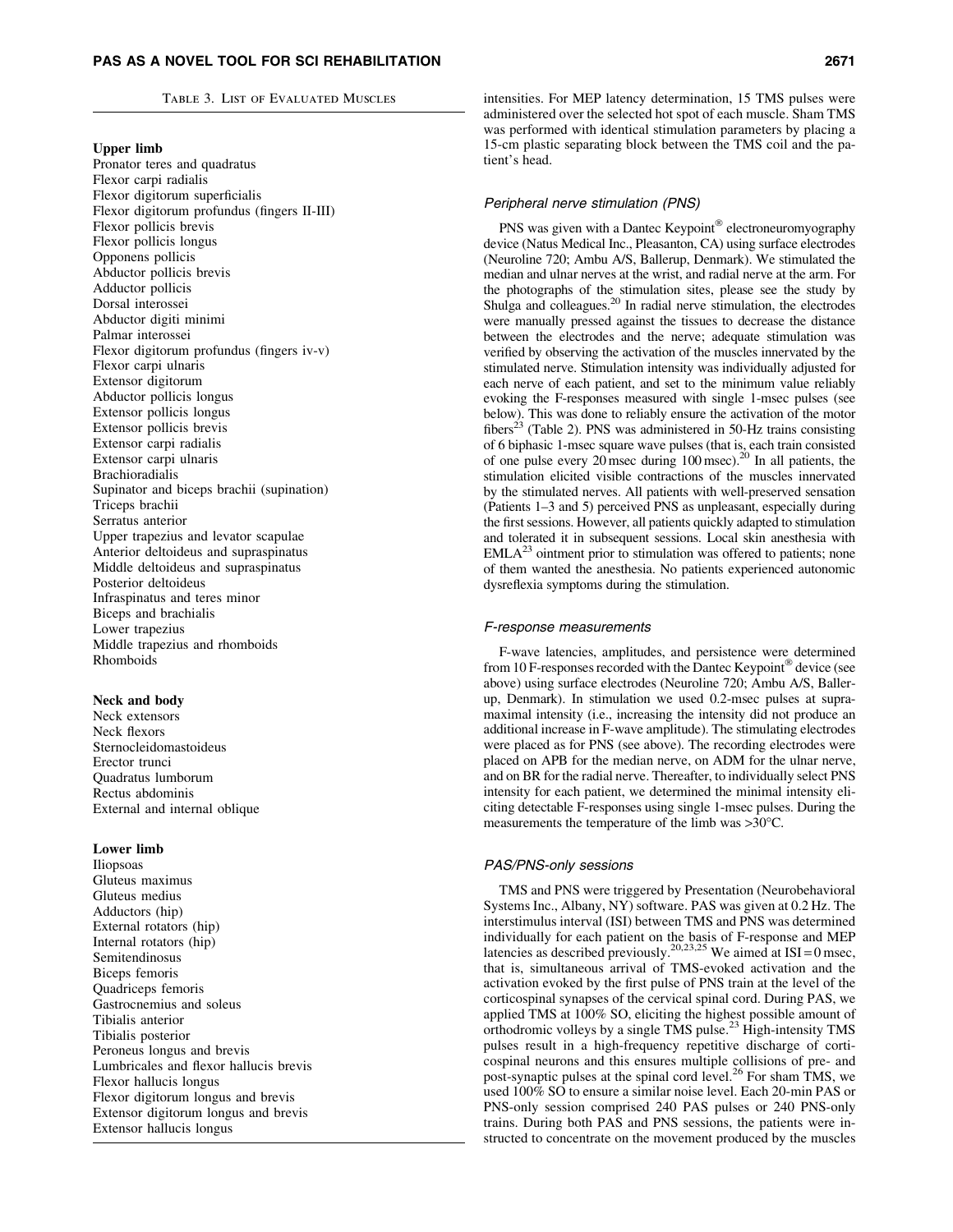# Statistical analysis

Data are presented as mean  $\pm$  standard error. Statistical significance was assessed by Wilcoxon signed rank tests with IBM SPSS Statistics 22 software.

#### Results

# Motor scores

Individual hand motor score results are provided in Supplementary Table 1 (see online supplementary material at http://www .liebertpub.com). Immediately after the intervention, the motor scores of both hands increased significantly. The PAS hand improved by  $0.74 \pm 0.18$  points ( $p < 0.0001$ ,  $n = 100$  muscles from 5 patients), whereas the PNS hand improved by  $0.55 \pm 0.08$  points  $(p<0.0001, n=107$  muscles from 5 patients). There was no significant difference between the improvement in PAS and PNS hands (PAS/PNS:  $142 \pm 41\%$ ,  $p=0.5$ ,  $n=5$  patients). During follow-up, however, the PAS hand significantly improved further by  $0.37 \pm 0.08$ points ( $p = 0.007$ ,  $n = 100$  muscles from 5 patients), whereas there was no significant increase in the motor score in the PNS hand  $(0.11 \pm 0.08, p = 0.55, n = 107$  muscles from 5 patients). The improvement during follow-up was significantly higher in the PAS hand (Fig. 2, PAS/PNS:  $228 \pm 28\%$ ,  $p = 0.042$ ,  $n = 5$  patients). At the third evaluation, the total improvement (third vs. first evaluation) was significantly higher in the PAS than in the PNS hand (Fig. 2,  $176 \pm 29\%$ ,  $p = 0.046$ ,  $n = 5$  patients). Total improvement (third vs. first evaluation) in the PAS hand was  $1.02 \pm 0.17$  points ( $p < 0.0001$ ,  $n = 100$  muscles from 5 patients) and in the PNS hand  $0.65 \pm 0.14$ points ( $p < 0.0001$ ,  $n = 107$  muscles from 5 patients). The motor scores of neck, body, and leg muscles did not significantly improve either at the PAS or at the PNS side (Supplementary Table 2; see online supplementary material at http://www.liebertpub.com).

#### Sensory scores

We used the standard scale of American Spinal Injury Association Impairment Scale (AIS) examination to test C2–T10 sensation levels before and immediately after the intervention. The sum of the score was calculated for each patient. Neither PAS (difference of sums after minus before intervention: light touch  $-0.8 \pm 1$  points,  $p = 0.46$ and pin-prick score  $3 \pm 1.8$  points,  $p = 0.14$ ,  $n = 5$  patients) nor PNS (light touch  $1.2 \pm 0.6$  points,  $p = 0.1$  and pin-prick score  $-1.4 \pm 2$ ) points,  $p=0.7$ ,  $n=5$  patients) had an effect on sensory scores.

#### **Spasticity**

Modified Asworth Scale. Spasticity was assessed before, immediately after, and 1 month after the intervention. The difference in points for each joint was calculated similarly to the motor score evaluation. There was no effect of PAS or PNS (Supplementary Table 3; see online supplementary material at http://www .liebertpub.com).

EMG. The number of spasticity-related spikes above the EMG baseline from APB, ADM, and BR muscles did not change significantly by the intervention. The number of spasticity-related spikes after the intervention decreased by  $33 \pm 35$  spikes in the PAS hand ( $p = 0.24$ , n = 12 measurements) and by  $23 \pm 16$  spikes in the PNS hand ( $p = 0.4$ ,  $n = 12$  measurements).

# F-responses

We analyzed minimum and maximum F latencies (F min, F max), F amplitudes, and F persistence (pulses that generated F-responses, % of total amount) from ulnar and median nerves of every patient before and immediately after the intervention. PAS or PNS did not affect these parameters. The average change of median and ulnar nerve measurements by the intervention  $(n = 10$  measurements from 5 patients) was F min PAS  $-0.14 \pm 0.8$  msec,  $p = 0.44$  and PNS 0.44  $\pm$  0.78 msec,  $p = 0.86$ , F max PAS  $-0.97 \pm 1.5$  msec,  $p = 0.8$  and PNS  $-0.39 \pm 0.6$  msec,  $p = 0.33$ , F amplitudes PAS  $0.18 \pm 0.1$  mV,  $p = 0.16$  and PNS  $0.07 \pm 0.07$  mV,  $p = 0.1$ , F persistence PAS  $1 \pm 5\%$ ,  $p = 0.5$ , and PNS  $-3 \pm 3\%$ ,  $p = 0.32$ .



FIG. 2. Improvement in the PAS-treated and PNS-treated hand during stimulation (second vs. first evaluation), follow-up period (third vs. second evaluation), and in total (third vs. first evaluation). PAS, paired associative stimulation; PNS, peripheral nerve stimulation.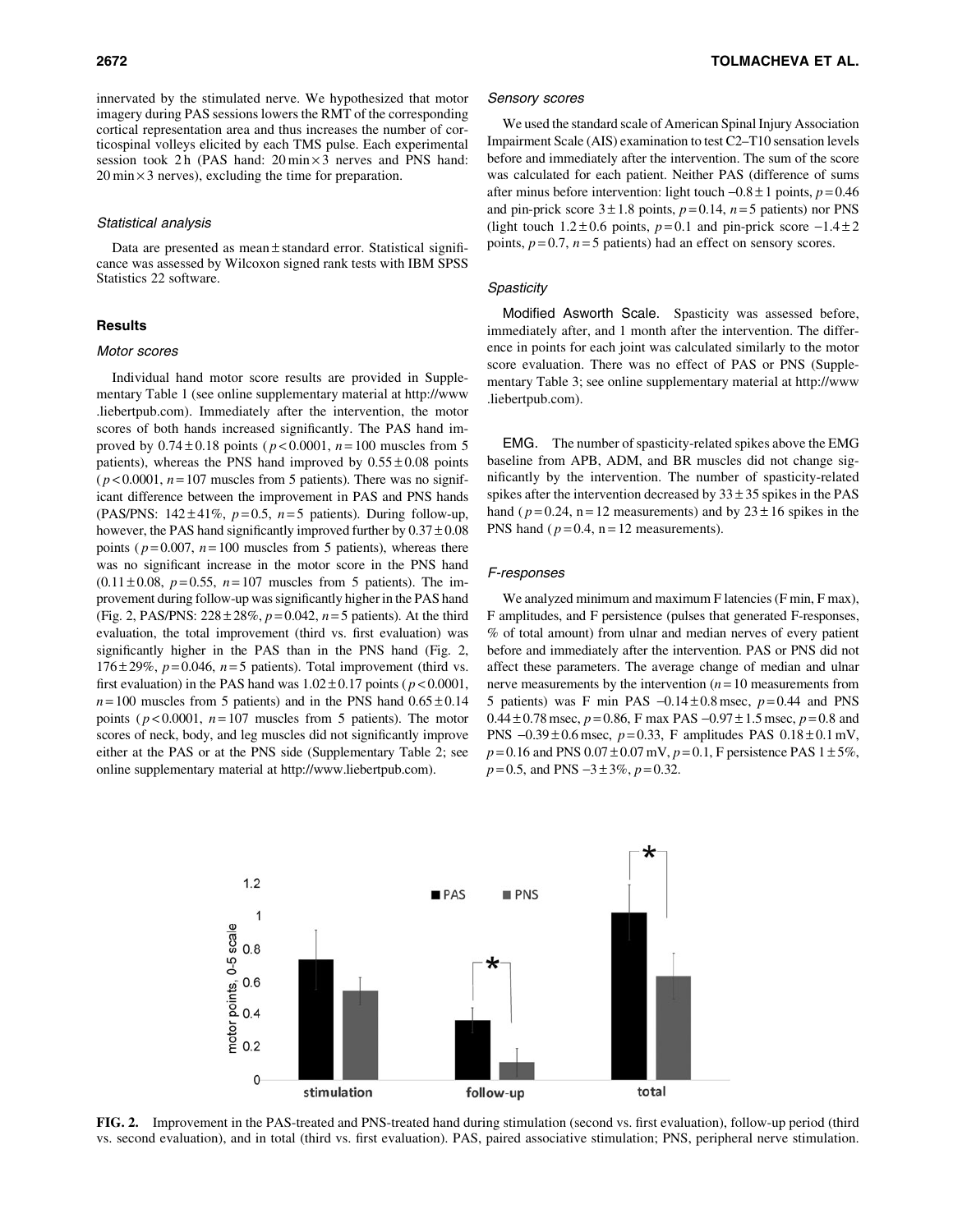# PAS AS A NOVEL TOOL FOR SCI REHABILITATION 2673

#### Neuropathic pain

Patients 2, 3, and 4 reported no neuropathic pain before or after the intervention. Patient 1 reported constant unpleasant tingling in both arms and feet; the tingling was absent after the intervention. Patient 5 reported bilateral constant pain between the elbows and wrists (1 h daily, visual analog scale [VAS] 3) before the intervention. After the intervention, she experienced approximately similar pain (1 h daily VAS 4–5). This increase was probably due to interruption of local peripheral stimulation to the wrists (see Methods). After the follow-up period the local peripheral stimulation was resumed, and the intensity of pain returned to VAS 3.

#### Autonomic functions

There were no effects on autonomic functions.

## Adverse effects

Patients 1 and 2 reported that it was difficult to sit in the same position during the 2-h session. The seating was improved and Patients 3–5 reported no such problems.

## **Discussion**

The effect of long-term PAS on the hand motor output in 5 chronic tetraplegic patients was therapeutic. After 4 weeks of stimulation and 1-month follow-up, each deficient muscle in the PAS-treated hand improved on average by 1 point on a 0–5 scale. Long-term PAS was more effective than long-term PNS. This is the first sham-controlled study on long-term PAS in SCI patients, and first direct comparison of long-term PAS with long-term unpaired peripheral stimulation in any neurological patient group.

The observed therapeutic effect was not due to alleviation of spasticity. The unchanged F-response parameters indicate that the effect was also not due to changes in peripheral nerves. The most dramatic difference between the PAS- and PNS-treated hands occurred during the follow-up period, when the PAS hand continued to improve, whereas the PNS hand did not. PAS is thought to induce LTP-like plasticity at the targeted synapses. $9$  Evidence derived from in vitro studies and animal experiments indicates that correlated pre-and post-synaptic spiking releases neurotrophins that can contribute to structural changes enhancing the transmission between pre- and post-synaptic neurons. Formation of new synapses, growth of new dendritic spines, and cytoskeletal reorganization can be induced by neurotrophins. These changes are sometimes referred as being part of the ''late LTP'' and require long-term activation.27,28 The plausible mechanism of long-term PAS action is the structural reorganization at the corticomotoneuronal synapses of the cervical spinal cord. The innervation strengthened by PAS possibly enabled the hands to improve beyond the stimulation period as a result from increased voluntary activity and possibly also by trophic support to muscles.<sup>29</sup> Further research, however, is needed to elucidate to which extent the cortical versus spinal mechanisms are involved in the recovery process.

PNS induced contractions of the muscles innervated by the stimulated nerve. It is plausible that PNS-induced improvement was due to training of the muscles, which was absent after the stimulation was discontinued. This is consistent with our recent observation in healthy subjects, where a PAS protocol identical to the one used here enhanced MEPs, whereas PNS did not. $23$  The therapeutic effect of PAS presumably comprises both muscle training by the PNS component and the strengthening of neural connections. It remains to be determined whether the difference between PAS and PNS-treated hands would be greater if the stimulation lasted longer than 4 weeks.

In our pilot study,<sup>20</sup> we administered PNS-only to one nerve of one patient and did not observe the effect of the PNS. Here, PNS was given to three nerves and produced a statistically significant effect at the group level. It is noteworthy that although various peripheral stimulation techniques are widely used in rehabilitation after SCI, the settings of PNS we used here are not in routine clinical use. The potential of this protocol in rehabilitation could be of clinical interest by itself in patients having contraindications to TMS.

We cannot rule out the effect of TMS on the contralateral hemisphere.<sup>30</sup> Nevertheless, because the hands were not stimulated simultaneously but in sequential order, there is no possibility that the PNS hand would have received any external paired stimuli. Similarly to PAS, we also combined PNS with motor imagery to isolate the effect of TMS. Therefore, at the PNS side some motor cortex activation also occurred simultaneously with the electrical stimulation, although it was clearly different from TMS. The motor areas of both hemispheres interact in healthy individuals and in stroke patients. $31$  Accordingly, it is not known whether the improvement of the PAS hand could have contributed to the improvement of the PNS hand. It remains to be determined whether improvement in one hand by PAS would lead to improvement in the other hand if the other hand was untreated. Comparing the hands of the same patient is advantageous as it circumvents the heterogeneity of SCI patients. Both hands of a single patient are also under the influence of identical medication, genetic factors, duration since injury, type of injury, and other patient-specific traits. Importantly, the superiority of the outcome in the PAS versus PNS hand was observed in all patients, regardless of whether the PAS hand was dominant or non-dominant (Table 2), and regardless of whether the PAS hand was weaker or stronger at the initial evaluation (Table 2 and Supplementary Table 1; see online supplementary material at http://www.liebertpub.com).

The treatment did not induce adverse effects. All patients tolerated the intervention well and were motivated to fully adhere to the protocol. The age range of the patients extended up to 68 years, which is important as incidence of SCI in the older population is increasing.<sup>32</sup>

The benefit of the treatment was not only objectively determined by our measurements, but also perceived by the patients. All 5 patients reported that their hand movements improved already before the test results. Functional improvements of daily activities were reported as well. Patients with high baseline motor score before the treatment achieved more functional benefit than the ones with lower scores. For example, Patient 1 became able to open bottles and Patient 3 became able to open doors with the PAStreated hand. These regained skills remained during the follow-up period. The patient with the lowest baseline score did not achieve functional benefits; nevertheless, she was satisfied with the improved ability to move the hands. Four weeks is, however, most probably too short a period to unveil the full potential of the method to induce functional improvements. We propose that the long-term PAS protocol presented here is a useful tool for rehabilitation of SCI. Its properties and therapeutic potential should be investigated in a larger cohort of different types of SCI patients, using longer periods of stimulation, and starting early after SCI.

# Acknowledgments

We are deeply grateful to our patients for participating in the study. We thank David Montero-Danger for excellent technical assistance (MRI) and Andrey Rodionov for cross-checking the data.